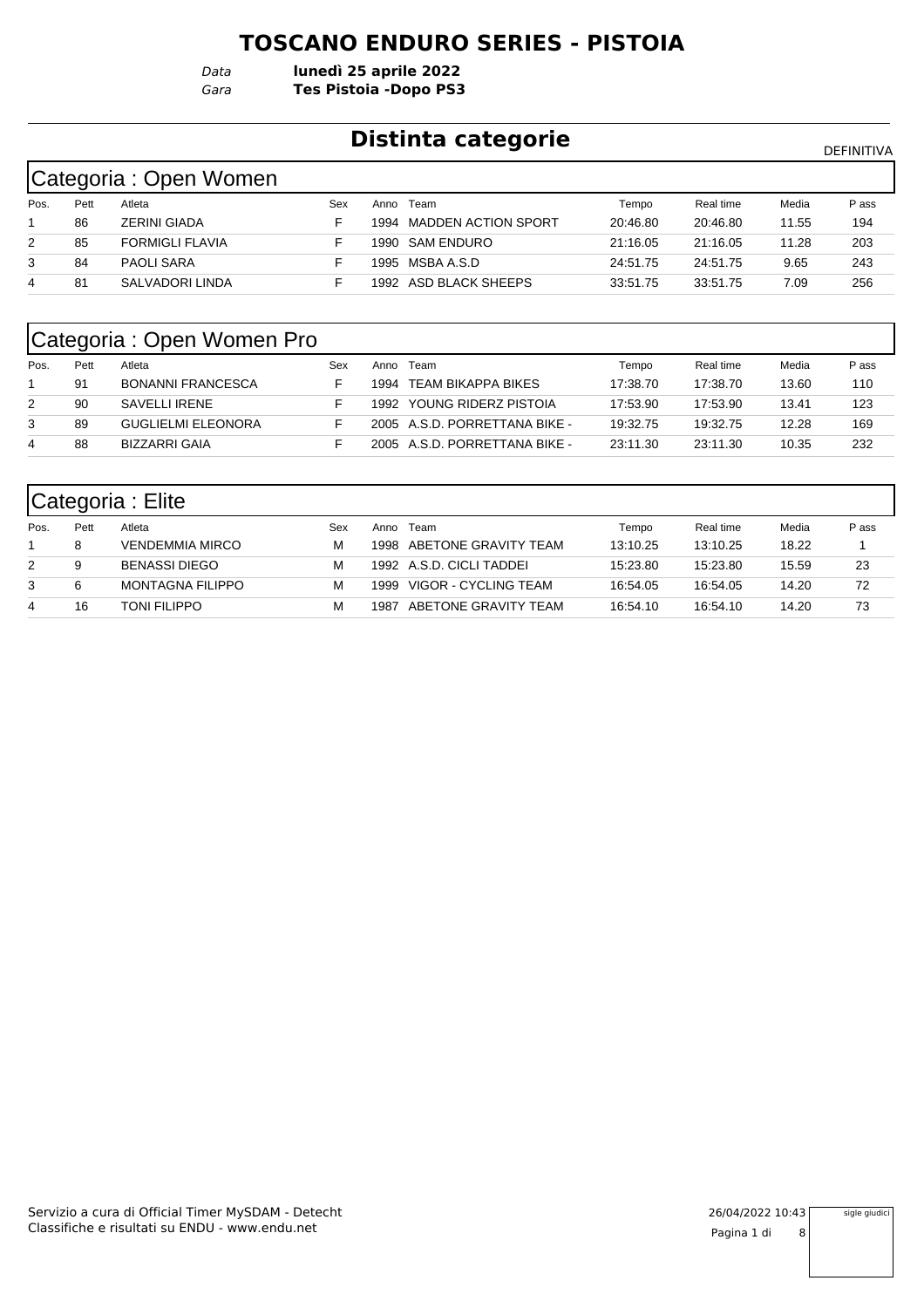|      |      | Categoria : Elite Sport                       |     |      |                               |          |           |       |       |
|------|------|-----------------------------------------------|-----|------|-------------------------------|----------|-----------|-------|-------|
| Pos. | Pett | Atleta                                        | Sex | Anno | Team                          | Tempo    | Real time | Media | P ass |
| 1    | 94   | PALMIERI VITTORIO                             | м   |      | 1999 ABETONE GRAVITY TEAM     | 14:19.95 | 14:19.95  | 16.75 | 4     |
| 2    | 97   | CIABATTI LORENZO                              | м   |      | 1996 ABETONE GRAVITY TEAM     | 14:50.15 | 14:50.15  | 16.18 | 10    |
| 3    | 98   | <b>BONARDI NICOLO</b>                         | м   |      | 1996 BAD SCHOOL TEAM          | 14.52.80 | 14:52.80  | 16.13 | 11    |
| 4    | 95   | SALVINI MANFREDI                              | м   |      | 1996 ABETONE GRAVITY TEAM     | 15:14.25 | 15:14.25  | 15.75 | 20    |
| 5    | 110  | <b>VICHI MIRCO</b>                            | м   |      | 1995 UNITED TEAM OF AREZZO    | 15:20.90 | 15:20.90  | 15.64 | 22    |
| 6    | 106  | LAZZERINI BERNARDO                            | М   |      | 1995 SDEGNETORS MTB CLAN      | 15:37.90 | 15:37.90  | 15.35 | 28    |
| 7    | 96   | DEL CHIERICO LUCA                             | м   |      | 1997 SOUL CYCLES RACING TEAM  | 15:40.40 | 15:40.40  | 15.31 | 29    |
| 8    | 716  | <b>PAZZI FILIPPO</b>                          | м   |      | 1998 EMANUELE BILLERA         | 16:12.90 | 16:12.90  | 14.80 | 49    |
| 9    | 100  | PRISINZANO ALBERTO                            | м   |      | 1997 ENERGY EBIKE             | 16:14.45 | 16:14.45  | 14.78 | 51    |
| 10   | 258  | PREZIOSO PAOLO                                | м   |      | 1994 TESSERA GIORNALIERA      | 16:23.60 | 16:23.60  | 14.64 | 55    |
| 11   | 122  | BALDI ANDREA                                  | м   |      | 1998 SAM ENDURO               | 16:27.40 | 16:27.40  | 14.58 | 57    |
| 12   | 153  | OFFREDI GIACOMO                               | М   |      | 2003 TSI FREE BIKE A.S.D.     | 16:38.65 | 16:38.65  | 14.42 | 63    |
| 13   | 266  | <b>MARSIGLIETTI NICOLO'</b>                   | м   |      | 1993 ASD BIKELAND TEAM BIKE   | 16:46.95 | 16:46.95  | 14.30 | 66    |
| 14   | 116  | <b>CASINI MICHELE</b>                         | м   |      | 1996 MUSHROOM MTB LIVORNO     | 16:50.65 | 16:50.65  | 14.25 | 69    |
| 15   | 218  | DI CARLO GIUSEPPE                             | м   |      | 1996 ASD LINEABICI            | 17:02.00 | 17:02.00  | 14.09 | 79    |
| 16   | 203  | <b>LELLI MATTEO</b>                           | м   |      | 2002 A.S.D. PORRETTANA BIKE - | 17:09.80 | 17:09.80  | 13.98 | 84    |
| 17   | 721  | <b>BAGNOLI ALAIN</b>                          | м   |      | 1993 SDEGNETORS MTB CLAN      | 17:12.90 | 17:12.90  | 13.94 | 86    |
| 18   | 162  | <b>GROSSI FEDERICO</b>                        | М   |      | 1999 ABETONE GRAVITY TEAM     | 17:13.35 | 17:13.35  | 13.94 | 87    |
| 19   | 253  | <b>TANO FILIPPO</b>                           | м   |      | 1995 TESSERA GIORNALIERA      | 17:15.70 | 17:15.70  | 13.90 | 90    |
| 20   | 202  | <b>TONELLI MATTIA</b>                         | м   |      | 2002 A.S.D. PORRETTANA BIKE - | 17:16.00 | 17:16.00  | 13.90 | 91    |
| 21   | 152  | <b>BONACCHI FRANCESCO</b>                     | м   |      | 2003 TSI FREE BIKE A.S.D.     | 17:17.75 | 17:17.75  | 13.88 | 92    |
| 22   | 719  | POLIDORI DARIO                                | м   |      | 1994 SDEGNETORS MTB CLAN      | 17:23.15 | 17:23.15  | 13.80 | 99    |
| 23   | 243  | <b>DIAMANTI FRANCESCO</b>                     | м   |      | 1993 FIRENZEFREERIDE ASD      | 17:27.55 | 17:27.55  | 13.75 | 101   |
| 24   | 263  | ORLANDO RICCARDO                              | М   |      | 2003 TESSERA GIORNALIERA      | 17:33.10 | 17:33.10  | 13.67 | 103   |
| 25   | 164  | <b>GUCCI JONATHAN</b>                         | м   |      | 1995 ABETONE GRAVITY TEAM     | 17:42.60 | 17:42.60  | 13.55 | 112   |
| 26   | 158  | TEMPESTINI GIACHINI BRANDO                    | м   |      | 2002 TSI FREE BIKE A.S.D.     | 17:45.65 | 17:45.65  | 13.51 | 115   |
| 27   | 245  | <b>BUTINI CRISTIANO</b>                       | м   |      | 1996 SAM ENDURO               | 17:49.35 | 17:49.35  | 13.47 | 117   |
| 28   | 715  | VENTURELLI MATTEO                             | м   |      | 2003 EMANUELE BILLERA         | 18:01.15 | 18:01.15  | 13.32 | 127   |
| 29   | 206  | <b>LENZI ANDREA</b>                           | м   |      | 1993 A.S.D. PORRETTANA BIKE - | 18:11.45 | 18:11.45  | 13.19 | 136   |
| 30   | 200  | <b>MARLON JOSUE ROSALES</b><br><b>MUNGUIA</b> | М   |      | 2000 G.S. POCCIANTI ACD       | 18:20.50 | 18:20.50  | 13.08 | 138   |
| 31   | 156  | <b>PAGLIAI FILIPPO</b>                        | м   |      | 2003 TSI FREE BIKE A.S.D.     | 18:21.30 | 18:21.30  | 13.08 | 139   |
| 32   | 241  | BERGAMASCHI LUCA                              | м   |      | 1996 FIRENZEFREERIDE ASD      | 18:26.40 | 18:26.40  | 13.02 | 142   |
| 33   | 139  | PERUZZI ANDREA                                | м   |      | 1999 DOTTORBIKE TEAM          | 18:30.30 | 18:30.30  | 12.97 | 143   |
| 34   | 239  | PIERALLI PIETRO                               | М   |      | 2003 FIRENZEFREERIDE ASD      | 18:54.55 | 18:54.55  | 12.69 | 150   |
| 35   | 190  | PIERONI MATTEO                                | м   |      | 1993 A.S.D. CICLI TADDEI      | 19:04.35 | 19:04.35  | 12.58 | 154   |
| 36   | 193  | <b>MATANI NICHOLAS</b>                        | м   |      | 1993 C.A. MONTEMURLO A.S.D.   | 19:13.35 | 19:13.35  | 12.49 | 158   |
| 37   | 189  | <b>GIANNINI MATTEO</b>                        | м   |      | 1993 A.S.D. CICLI TADDEI      | 19:14.55 | 19:14.55  | 12.47 | 159   |
| 38   | 219  | SALUCCI SAMUELE                               | M   |      | 1999 TESSERA GIORNALIERA      | 19:15.80 | 19:15.80  | 12.46 | 162   |
| 39   | 157  | GASPARRI PIETRO                               | M   |      | 1998 TSI FREE BIKE A.S.D.     | 19:24.35 | 19:24.35  | 12.37 | 163   |
| 40   | 710  | <b>BORGOGNI SAMUELE</b>                       | M   |      | 2001 ENERGY EBIKE             | 19:37.10 | 19:37.10  | 12.23 | 170   |
| 41   | 724  | PIEROTTI ALESSANDRO                           | м   |      | 1995 TESSERA GIORNALIERA      | 19:42.75 | 19:42.75  | 12.18 | 174   |
| 42   | 722  | FERRARI MATTIA                                | м   |      | 1995 CICLOBROCCHI SESTO       | 20:20.10 | 20:20.10  | 11.80 | 187   |
| 43   | 231  | <b>CORCIULO GIORGIO</b>                       | M   |      | 1998 A.S.D. MONTECROCETRAILS  | 20:21.90 | 20:21.90  | 11.78 | 188   |
| 44   | 273  | <b>MARIANI STEFANO</b>                        | м   |      | 1993 BIKEMOOD A.S.D           | 20:53.05 | 20:53.05  | 11.49 | 196   |
| 45   | 270  | <b>OGNIBENE LUCA</b>                          | м   |      | 2000 A.S.D. FOLIGNO FREERIDE  | 20:57.65 | 20:57.65  | 11.45 | 199   |
| 46   | 182  | NICOLINI GREGORIO                             | M   |      | 2002 MTB ADVENTURE BOLOGNA    | 21:30.90 | 21:30.90  | 11.16 | 210   |
| 47   | 272  | <b>BETTINI ANDREA</b>                         | м   |      | 1996 BIKEMOOD A.S.D           | 22:20.45 | 22:20.45  | 10.74 | 220   |
| 48   | 191  | REALE FRANCESCO                               | м   |      | 2000 A.S.D. CICLI TADDEI      | 22:28.05 | 22:28.05  | 10.68 | 222   |
| 49   | 146  | <b>NESTI GIACOMO</b>                          | м   |      | 2003 YOUNG RIDERZ PISTOIA     | 23:06.85 | 23:06.85  | 10.38 | 230   |
| 50   | 246  | <b>COSTANTINI ALESSIO</b>                     | м   |      | 1996 SAM ENDURO               | 23:09.05 | 23:09.05  | 10.37 | 231   |
| 51   | 226  | PAOLINI DANIEL                                | м   |      | 1995 BIKE VILLAGE ASD         | 23:13.50 | 23:13.50  | 10.33 | 233   |
| 52   | 234  | GARAGUSO LORENZO                              | М   |      | 1993 ASD BLACK SHEEPS         | 23:32.00 | 23:32.00  | 10.20 | 236   |
|      | 288  | MICHELI NICOLA FABIO                          | м   |      | 2000 A.S.D. LAKE BIKE TEAM    |          | 24:16.10  | 9.89  | 241   |
| 53   |      |                                               |     |      |                               | 24:16.10 |           |       |       |

Classifiche e risultati su ENDU - www.endu.net Servizio a cura di Official Timer MySDAM - Detecht 26/04/2022 10:43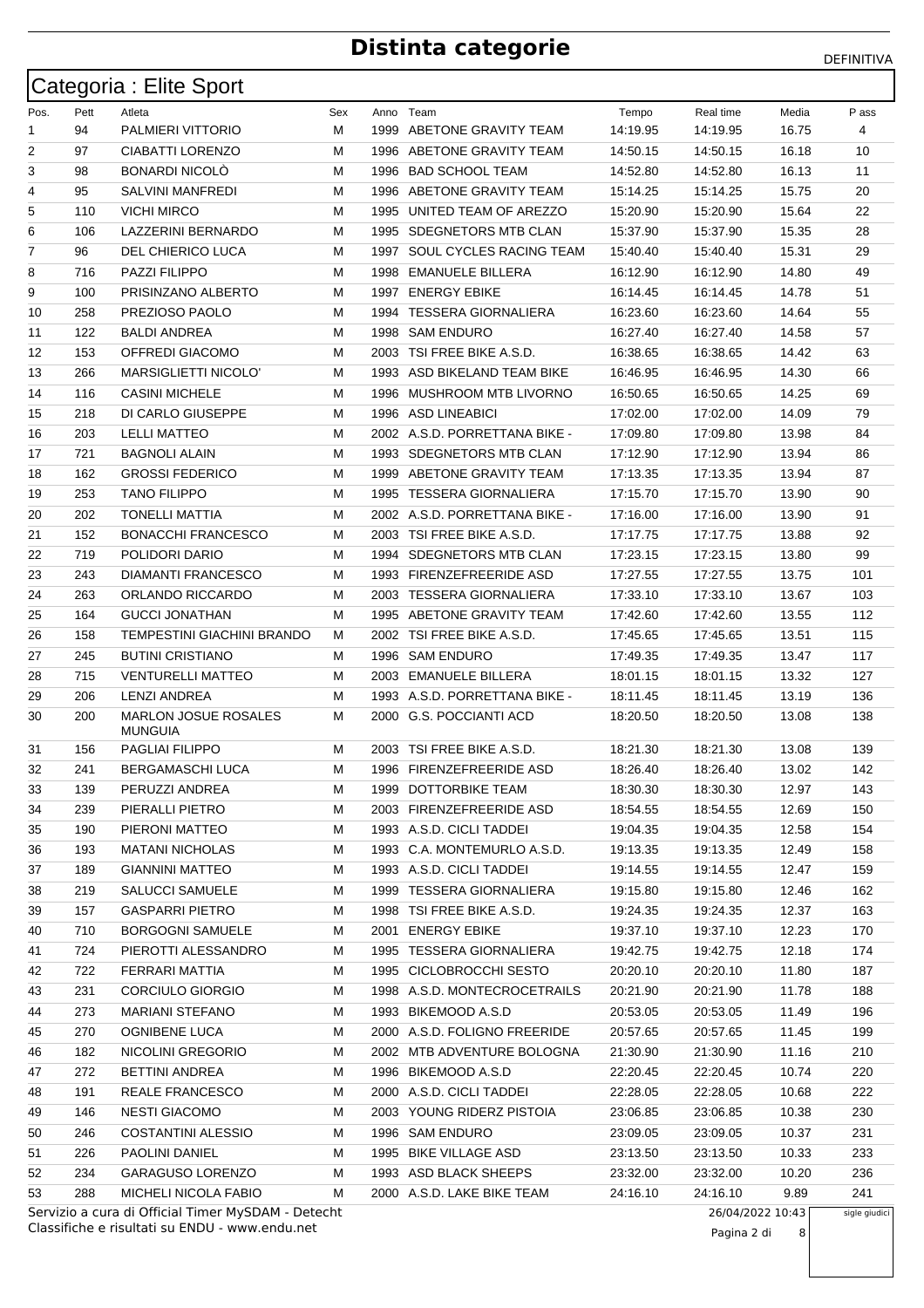# **Distinta categorie Distinta categorie**

#### Pos. Pett Atleta Sex Anno Team Real time Media Categoria : Elite Sport Tempo Real time Media Pass 248 PEPI RICCARDO M 1995 SAM ENDURO 24:29.25 24:29.25 9.80 242 180 RODA GIACOMO M 1997 MTB ADVENTURE BOLOGNA 25:10.00 25:10.00 9.54 244 188 PUPPA DAVIDE M 1996 A.S.D. CICLI TADDEI 26:28.40 26:28.40 9.07 246 205 VIVARELLI EDOARDO M 1993 A.S.D. PORRETTANA BIKE - 28:11.05 28:11.05 8.52 250 707 CATINELLA FRANCESCO M 2003 GRAVITY TEAM FRANCY 28:59.45 28:59.45 8.28 252 279 LEPORATTI MATTIA M 1998 ASD GUMASIO 30:13.75 30:13.75 7.94 254 138 BELLUSCI LORENZO M 1995 DOTTORBIKE TEAM 32:02.60 32:02.60 7.49 255 262 BERTUZZI GABRIELE M 2000 FREE BIKE 65 ASD 38:48.50 38:48.50 6.18 262 174 PUCCI FEDERICO M 1996 SPEEDY BIKE WORK SERVICE 45:53.70 45:53.70 5.23 265 259 CANTONI EDOARDO M 1994 TESSERA GIORNALIERA 00:20.45 00:20.45 3.98 268

#### Categoria : FRONT

|                | ັ    |                          |     |      |                           |          |           |       |       |
|----------------|------|--------------------------|-----|------|---------------------------|----------|-----------|-------|-------|
| Pos.           | Pett | Atleta                   | Sex | Anno | Team                      | Tempo    | Real time | Media | P ass |
|                | 128  | <b>BARTALUCCI DANIEL</b> | M   | 1990 | IEMA MTB TEAM             | 17:42.85 | 17:42.85  | 13.55 | 113   |
| $\overline{2}$ | 126  | EVANGELISTI MIRCO        | M   | 1983 | A.S.D. PORRETTANA BIKE -  | 17:48.10 | 17:48.10  | 13.48 | 116   |
| 3              | 134  | <b>SCASSA MIRCO</b>      | M   | 1995 | UNITED TEAM OF AREZZO     | 17:50.75 | 17:50.75  | 13.45 | 120   |
| 4              | 127  | SAMORI' MIRKO            | M   |      | 1995 APPENNINOBIKE A.S.D. | 18:04.45 | 18:04.45  | 13.28 | 132   |
| 5              | 131  | SCUCCIMARRA MATTEO       | M   | 1987 | <b>VAIANO BIKE</b>        | 19:00.05 | 19:00.05  | 12.63 | 152   |
| 6              | 129  | <b>ZANCHI ANDREA</b>     | M   | 1976 | <b>ENERGY EBIKE</b>       | 21:38.20 | 21:38.20  | 11.09 | 213   |
| 7              | 133  | <b>BONAFINI STEFANO</b>  | M   | 1970 | <b>IEMA MTB TEAM</b>      | 22:39.00 | 22:39.00  | 10.60 | 224   |
| 8              | 130  | <b>GALASSI MASSIMO</b>   | M   | 1979 | VO2 CYCLING TEAM          | 23:22.85 | 23:22.85  | 10.26 | 235   |
|                |      |                          |     |      |                           |          |           |       |       |

## Categoria : Junior Master Sport

| Pos. | Pett | Atleta                | Sex | Anno | Team                          | Tempo    | Real time | Media | P ass |
|------|------|-----------------------|-----|------|-------------------------------|----------|-----------|-------|-------|
|      | 240  | D'ACUNTO BIAGIO       | м   | 2005 | FIRENZEFREERIDE ASD           | 17:33.35 | 17:33.35  | 13.67 | 104   |
| 2    | 256  | MARIOTTI GIACOMO      | м   |      | 2004 CLUB SORCI VERDI         | 17:33.65 | 17:33.65  | 13.67 | 105   |
| 3    | 236  | SQUILLONI ALBERTO     | М   |      | 2005 ASD BLACK SHEEPS         | 19:45.00 | 19:45.00  | 12.15 | 175   |
| 4    | 255  | MASETTI ANDREA        | М   |      | 2005 CLUB SORCI VERDI         | 28:32.80 | 28:32.80  | 8.41  | 251   |
| 5    | 173  | PEDONESE FABIO        | М   |      | 2005 SPEEDY BIKE WORK SERVICE | 36:32.65 | 36:32.65  | 6.57  | 261   |
| 6    | 137  | <b>BORDONI ANDREA</b> | М   | 2004 | VAIANO BIKE                   | 42:51.55 | 42:51.55  | 5.60  | 263   |

sigle giudici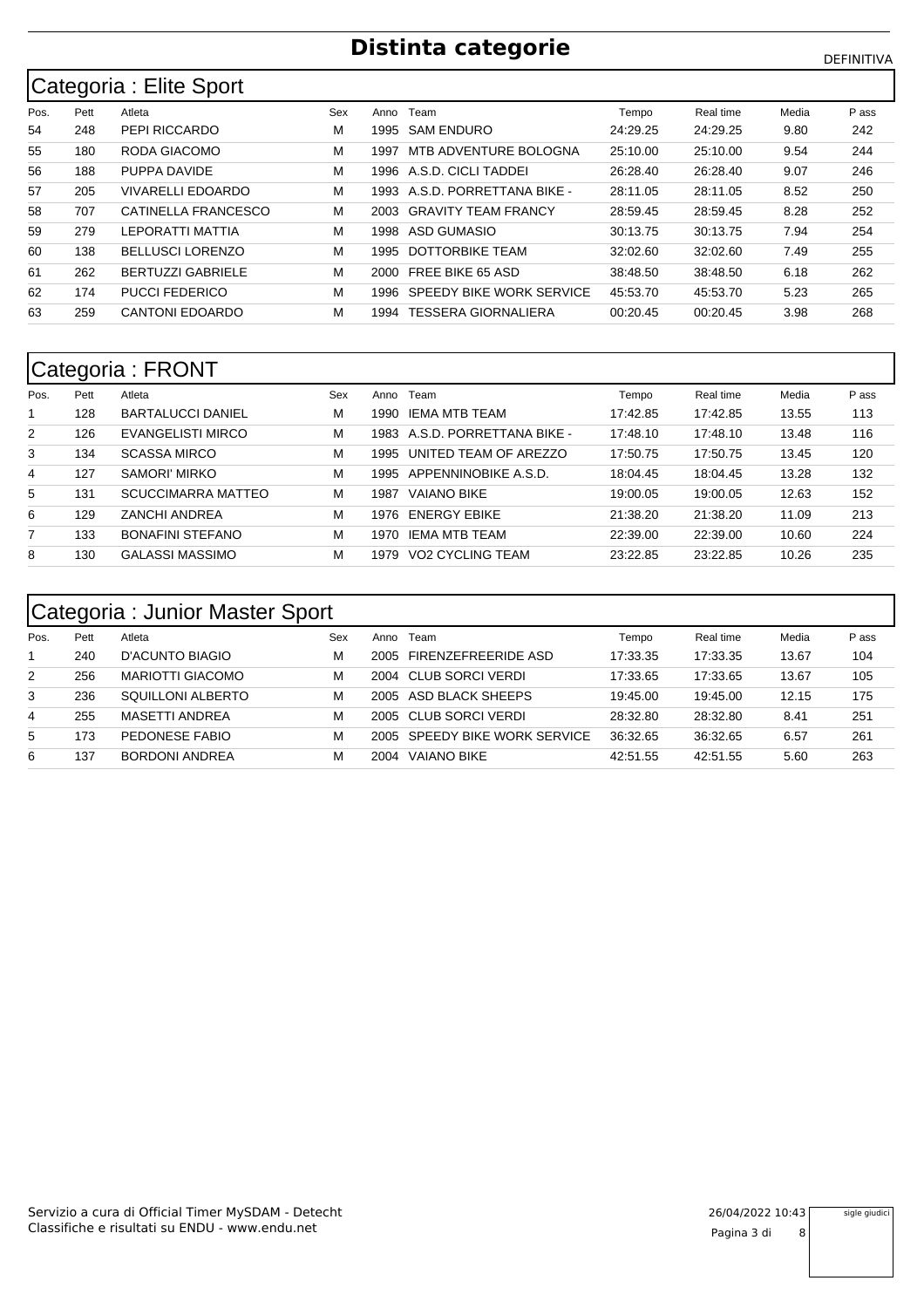|      |      | Categoria : Juniores           |     |      |                                |          |           |       |       |
|------|------|--------------------------------|-----|------|--------------------------------|----------|-----------|-------|-------|
| Pos. | Pett | Atleta                         | Sex |      | Anno Team                      | Tempo    | Real time | Media | P ass |
| 1    | 31   | PLANDO ANDREA                  | М   |      | 2004 TEAM BIKAPPA BIKES        | 14:47.10 | 14:47.10  | 16.23 | 9     |
| 2    | 59   | <b>GREPPI GIULIO</b>           | М   |      | 2005 TEAM MANGONE BIKE         | 15:03.75 | 15:03.75  | 15.93 | 18    |
| 3    | 33   | <b>SCARPETTI LORENZO</b>       | М   |      | 2005 APPENNINOBIKE A.S.D.      | 15:28.90 | 15:28.90  | 15.50 | 26    |
| 4    | 52   | <b>MANDRAS MATTEO</b>          | М   |      | 2005 TEAM FRISTADS MONDRAKER   | 15:42.75 | 15:42.75  | 15.27 | 32    |
| 5    | 29   | <b>BIAMINO IGOR</b>            | М   |      | 2004 ASD PEDALE CANELLESE      | 15:52.60 | 15:52.60  | 15.12 | 34    |
| 6    | 68   | <b>PARIS ANGELO</b>            | М   |      | 2004 TERNANA-BIKE22            | 15:52.65 | 15:52.65  | 15.12 | 35    |
| 7    | 34   | NICHILI ANDREI                 | М   |      | 2004 A.S.D. CICLI TADDEI       | 15:56.15 | 15:56.15  | 15.06 | 37    |
| 8    | 37   | <b>CASAMENTI MANUEL</b>        | М   |      | 2005 APPENNINOBIKE A.S.D.      | 15:59.90 | 15:59.90  | 15.00 | 40    |
| 9    | 39   | <b>SARTONI MATTEO</b>          | М   |      | 2005 APPENNINOBIKE A.S.D.      | 16:01.00 | 16:01.00  | 14.98 | 41    |
| 10   | 36   | PANA ALESSANDRO                | М   |      | 2004 SCUOLA DI CICLISMO AREZZO | 16:01.40 | 16:01.40  | 14.98 | 42    |
| 11   | 44   | <b>ORIELLI FILIPPO</b>         | М   |      | 2004 TEAM KONA BIKE CENTER     | 16:17.20 | 16:17.20  | 14.74 | 53    |
| 12   | 46   | <b>SARTONI THOMAS</b>          | М   |      | 2005 APPENNINOBIKE A.S.D.      | 16:36.55 | 16:36.55  | 14.45 | 61    |
| 13   | 35   | <b>FALSINI DAVIDE</b>          | М   |      | 2004 SCUOLA DI CICLISMO AREZZO | 16:46.00 | 16:46.00  | 14.31 | 64    |
| 14   | 41   | LASTRI GIULIO                  | М   |      | 2005 MADDEN ACTION SPORT       | 16:51.10 | 16:51.10  | 14.24 | 70    |
| 15   | 61   | <b>RAGGI ALEX</b>              | М   |      | 2005 ASD AFTER SKULL - ROGUE   | 16:58.70 | 16:58.70  | 14.14 | 78    |
| 16   | 38   | <b>GORI ALESSANDRO</b>         | М   |      | 2004 YOUNG RIDERZ PISTOIA      | 17:04.25 | 17:04.25  | 14.06 | 80    |
| 17   | 69   | <b>BRUZZESE FILIPPO COSIMO</b> | м   | 2005 | JOLLY BIKE TEAM                | 17:05.75 | 17:05.75  | 14.04 | 83    |
| 18   | 57   | <b>MARIOTTA PIETRO</b>         | М   |      | 2004 VIGOR - CYCLING TEAM      | 17:15.20 | 17:15.20  | 13.91 | 89    |
| 19   | 32   | <b>AMERIO FILIPPO</b>          | М   |      | 2005 ASD PEDALE CANELLESE      | 17:17.85 | 17:17.85  | 13.87 | 93    |
| 20   | 51   | ZANARDI MATTEO                 | М   |      | 2005 MTB ADVENTURE BOLOGNA     | 17:18.70 | 17:18.70  | 13.86 | 94    |
| 21   | 42   | PAOLETTI MATTIA                | М   |      | 2004 A.S.D. PORRETTANA BIKE -  | 17:37.55 | 17:37.55  | 13.62 | 108   |
| 22   | 60   | NICORA DAMIANO                 | М   |      | 2004 TEAM MARCHISIO BICI       | 17:37.65 | 17:37.65  | 13.62 | 109   |
| 23   | 50   | CONTA LORENZO                  | м   |      | 2004 ASD PEDALE CANELLESE      | 17:42.95 | 17:42.95  | 13.55 | 114   |
| 24   | 74   | <b>BANCI VALENTINO</b>         | М   |      | 2005 YOUNG RIDERZ PISTOIA      | 17:51.15 | 17:51.15  | 13.44 | 121   |
| 25   | 48   | <b>ORSINI EMANUELE</b>         | М   |      | 2005 APPENNINOBIKE A.S.D.      | 18:00.05 | 18:00.05  | 13.33 | 126   |
| 26   | 66   | <b>MARTOLINI SIMONE</b>        | М   |      | 2004 A.S.D. CICLI TADDEI       | 18:02.95 | 18:02.95  | 13.30 | 129   |
| 27   | 58   | <b>FAVOLE FRANCESCO</b>        | М   |      | 2005 VIGOR - CYCLING TEAM      | 18:04.05 | 18:04.05  | 13.28 | 131   |
| 28   | 40   | DURANTI MATTIA                 | М   |      | 2004 MONDOBICI                 | 18:39.35 | 18:39.35  | 12.86 | 146   |
| 29   | 49   | <b>SORIA GIOVANNI</b>          | м   |      | 2005 ASD PEDALE CANELLESE      | 18:57.40 | 18:57.40  | 12.66 | 151   |
| 30   | 45   | <b>FARINA RICCARDO</b>         | М   |      | 2004 APPENNINOBIKE A.S.D.      | 19:42.20 | 19:42.20  | 12.18 | 173   |
| 31   | 70   | <b>CANTASALE THOMAS</b>        | м   |      | 2005 TSI FREE BIKE A.S.D.      | 19:57.35 | 19:57.35  | 12.03 | 176   |
| 32   | 71   | <b>FRISELLA MATTIA</b>         | М   |      | 2004 MADDEN ACTION SPORT       | 20:03.35 | 20:03.35  | 11.97 | 177   |
| 33   | 75   | <b>BALDI MATTIA</b>            | M   |      | 2005 YOUNG RIDERZ PISTOIA      | 20:03.50 | 20:03.50  | 11.97 | 178   |
| 34   | 43   | <b>FRANCI FILIPPO</b>          | M   |      | 2005 A.S.D. PORRETTANA BIKE -  | 20:55.50 | 20:55.50  | 11.47 | 198   |
| 35   | 65   | DA PRATO RENZO                 | M   |      | 2004 A.S.D. CICLI TADDEI       | 20:57.75 | 20:57.75  | 11.45 | 200   |
| 36   | 56   | ANCARANI GIACOMO               | M   | 2005 | <b>BAD SCHOOL TEAM</b>         | 21:07.60 | 21:07.60  | 11.36 | 201   |
| 37   | 55   | AMBROSETTI RICCARDO            | M   |      | 2004 BAD SCHOOL TEAM           | 22:17.65 | 22:17.65  | 10.77 | 219   |
| 38   | 53   | <b>BERTOZZI NICOLO</b>         | м   |      | 2004 HAZARD MTB WORLD ASD      | 22:51.60 | 22:51.60  | 10.50 | 225   |
| 39   | 73   | <b>LONDI KEVIN</b>             | M   |      | 2005 YOUNG RIDERZ PISTOIA      | 22:54.05 | 22:54.05  | 10.48 | 226   |
| 40   | 76   | <b>BARBIERI ANDREA</b>         | м   |      | 2005 YOUNG RIDERZ PISTOIA      | 26:55.10 | 26:55.10  | 8.92  | 248   |

sigle giudici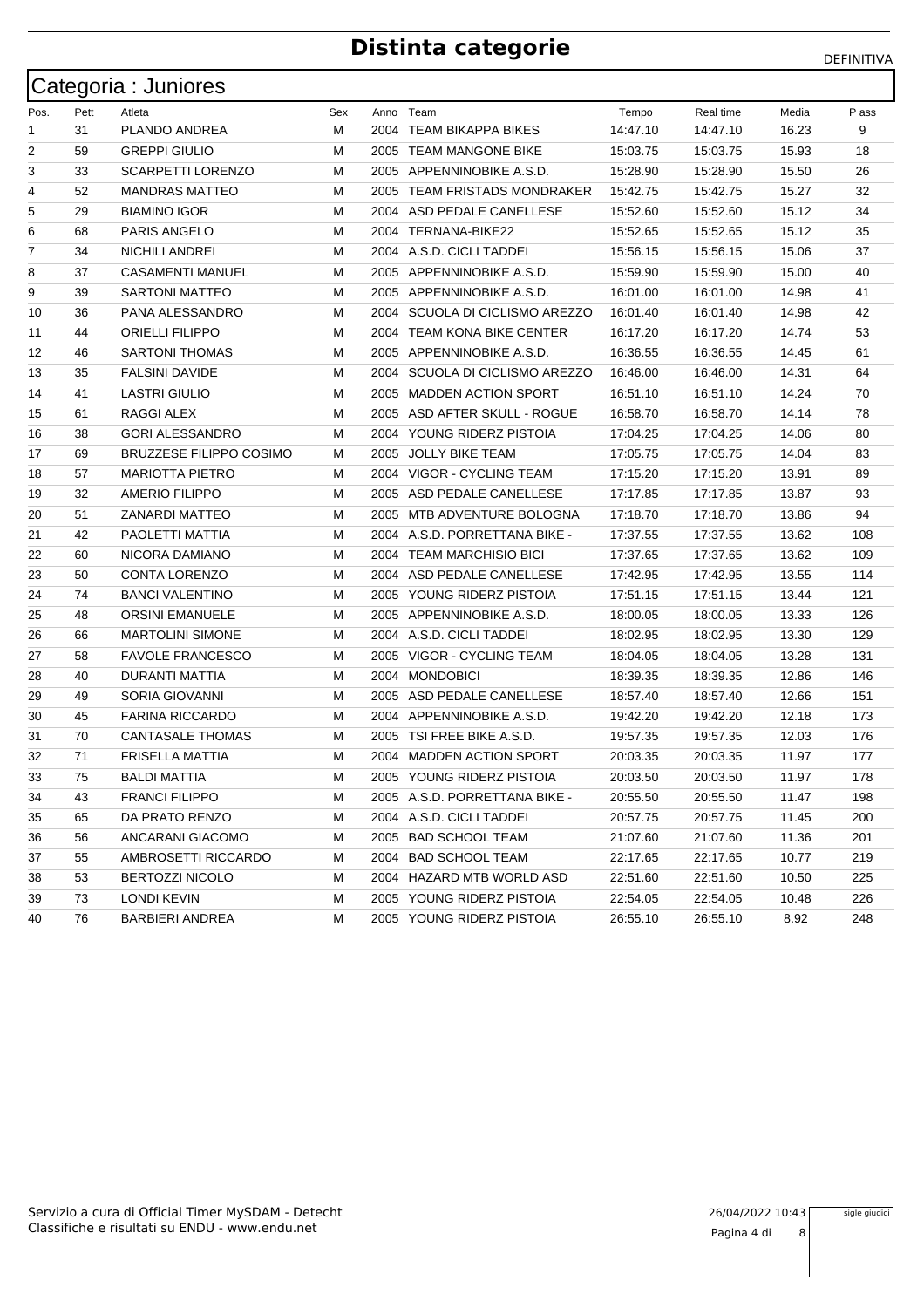|      |      | Categoria : Master 1         |     |      |                                 |          |           |       |       |
|------|------|------------------------------|-----|------|---------------------------------|----------|-----------|-------|-------|
| Pos. | Pett | Atleta                       | Sex |      | Anno Team                       | Tempo    | Real time | Media | P ass |
| 1    | 99   | <b>MONNECCHI GIULIO</b>      | м   |      | 1991 SAM ENDURO                 | 15:03.40 | 15:03.40  | 15.94 | 17    |
| 2    | 718  | <b>GUALTIERI ANDREA</b>      | M   |      | 1990 EMANUELE BILLERA           | 15:24.60 | 15:24.60  | 15.57 | 24    |
| 3    | 102  | POCCIANTI MARTINO            | М   |      | 1988 G.S. POCCIANTI ACD         | 15:27.85 | 15:27.85  | 15.52 | 25    |
| 4    | 105  | <b>BERGUI MATTIA</b>         | М   |      | 1989 A.S.D. PORRETTANA BIKE -   | 15:30.55 | 15:30.55  | 15.47 | 27    |
| 5    | 113  | PICCINI LEONARDO             | М   |      | 1991 TSI FREE BIKE A.S.D.       | 15:41.05 | 15:41.05  | 15.30 | 30    |
| 6    | 111  | <b>LENZI TOMMASO</b>         | М   |      | 1992 A.S.D. PORRETTANA BIKE -   | 15:42.50 | 15:42.50  | 15.28 | 31    |
| 7    | 717  | <b>FERRI DIEGO</b>           | м   |      | 1990 EMANUELE BILLERA           | 15:47.15 | 15:47.15  | 15.20 | 33    |
| 8    | 125  | <b>GIANNINI SIMONE</b>       | M   |      | 1990 BICISPORT SANGUINETTI      | 16:02.35 | 16:02.35  | 14.96 | 43    |
| 9    | 107  | <b>BICCHI IACOPO</b>         | М   |      | 1989 SAM ENDURO                 | 16:04.15 | 16:04.15  | 14.94 | 45    |
| 10   | 229  | <b>MOTTO MATTIA</b>          | М   |      | 1992 A.S.D. MONTECROCETRAILS    | 16:04.40 | 16:04.40  | 14.93 | 46    |
| 11   | 101  | <b>GUALANDI GIULIO</b>       | М   | 1991 | MSBA A.S.D                      | 16:07.60 | 16:07.60  | 14.88 | 47    |
| 12   | 119  | <b>GAZZERI GIORGIO</b>       | М   | 1991 | <b>G.S. POCCIANTI ACD</b>       | 16:08.20 | 16:08.20  | 14.87 | 48    |
| 13   | 723  | ANSALONI RICCARDO            | м   |      | 1992 IEMA MTB TEAM              | 16:23.60 | 16:23.60  | 14.64 | 56    |
| 14   | 166  | <b>STORTINI FEDERICO</b>     | м   |      | 1991 ABETONE GRAVITY TEAM       | 16:46.45 | 16:46.45  | 14.31 | 65    |
| 15   | 290  | STOPPIONI LEONARDO           | M   |      | 1989 ABETONE GRAVITY TEAM       | 16:55.50 | 16:55.50  | 14.18 | 74    |
| 16   | 117  | <b>BATTAGLIA FRANCESCO</b>   | М   |      | 1991 FREE BIKE PED.FOLLON. 1956 | 17:22.40 | 17:22.40  | 13.81 | 98    |
| 17   | 211  | <b>RAGGI CHRISTIAN</b>       | М   | 1990 | BIKE ACADEMY RACING TEAM        | 17:35.40 | 17:35.40  | 13.64 | 106   |
| 18   | 222  | <b>CHELI FRANCESCO</b>       | M   | 1991 | FREE BIKE PED.FOLLON. 1956      | 17:49.80 | 17:49.80  | 13.46 | 118   |
| 19   | 720  | <b>FRANCESCHI MATTIA</b>     | м   |      | 1992 SDEGNETORS MTB CLAN        | 18:01.70 | 18:01.70  | 13.31 | 128   |
| 20   | 269  | <b>BAZZICHI GIACOMO</b>      | M   |      | 1990 HAZARD MTB WORLD ASD       | 18:09.95 | 18:09.95  | 13.21 | 134   |
| 21   | 230  | PAGANI MATTEO                | M   |      | 1988 A.S.D. MONTECROCETRAILS    | 18:18.10 | 18:18.10  | 13.11 | 137   |
| 22   | 198  | D'AMICO MATTEO               | м   |      | 1989 G.S. POCCIANTI ACD         | 19:11.25 | 19:11.25  | 12.51 | 156   |
| 23   | 283  | <b>NENCIONI EMANUELE</b>     | М   |      | 1992 CICLISTICA MOBILIERI       | 19:12.85 | 19:12.85  | 12.49 | 157   |
| 24   | 705  | <b>SANTORO GIANNI</b>        | М   | 1990 | <b>GRAVITY TEAM FRANCY</b>      | 19:15.40 | 19:15.40  | 12.46 | 160   |
| 25   | 794  | <b>GARBA MAHMMED FIDELIS</b> | М   | 1991 | MUSHROOM MTB LIVORNO            | 19:15.50 | 19:15.50  | 12.46 | 161   |
| 26   | 183  | <b>FRAZZONI GIANMARCO</b>    | м   |      | 1992 MTB ADVENTURE BOLOGNA      | 19:32.55 | 19:32.55  | 12.28 | 168   |
| 27   | 171  | <b>ZANIERI FABIO</b>         | M   |      | 1988 MSBA A.S.D                 | 20:18.95 | 20:18.95  | 11.81 | 183   |
| 28   | 790  | <b>MUTI LUCA</b>             | М   |      | 1990 SOC. ELBA OVEST            | 20:19.20 | 20:19.20  | 11.81 | 184   |
| 29   | 235  | PINI LORENZO                 | М   | 1991 | ASD BLACK SHEEPS                | 20:25.85 | 20:25.85  | 11.75 | 190   |
| 30   | 712  | <b>GIOVANNINI NICOLA</b>     | М   | 1989 | UNITED TEAM OF AREZZO           | 20:32.05 | 20:32.05  | 11.69 | 193   |
| 31   | 232  | <b>VENTURA ALESSANDRO</b>    | м   |      | 1988 A.S.D. MONTECROCETRAILS    | 20:50.90 | 20:50.90  | 11.51 | 195   |
| 32   | 225  | <b>BARNESCHI GABRIELE</b>    | м   |      | 1991 BIKE VILLAGE ASD           | 20:53.30 | 20:53.30  | 11.49 | 197   |
| 33   | 215  | LOMANTO SALVATORE LUCIO      | M   |      | 1988 TESSERA GIORNALIERA        | 21:08.60 | 21:08.60  | 11.35 | 202   |
| 34   | 800  | <b>BIAGI ALESSIO</b>         | М   |      | 1988 MUSHROOM MTB LIVORNO       | 21:28.20 | 21:28.20  | 11.18 | 208   |
| 35   | 123  | DE SIMONI JACOPO             | М   |      | 1990 ASD TWKC                   | 21:29.65 | 21:29.65  | 11.17 | 209   |
| 36   | 149  | PARDINI FEDERICO             | М   |      | 1988 I-MTB A.S.D.               | 22:04.60 | 22:04.60  | 10.87 | 217   |
| 37   | 136  | <b>GRASSI MATTEO</b>         | М   |      | 1990 VAIANO BIKE                | 22:08.60 | 22:08.60  | 10.84 | 218   |
| 38   | 274  | <b>ROSSI MICHELE</b>         | M   |      | 1991 BIKEMOOD A.S.D             | 22:30.50 | 22:30.50  | 10.66 | 223   |
| 39   | 711  | <b>FABIANI NICOLA</b>        | M   |      | 1989 UNITED TEAM OF AREZZO      | 23:05.20 | 23:05.20  | 10.40 | 229   |
| 40   | 167  | <b>MAGURSI LEONARDO</b>      | М   |      | 1990 ABETONE GRAVITY TEAM       | 33:59.85 | 33:59.85  | 7.06  | 257   |
| 41   | 172  | <b>BARSOTTELLI LUCA</b>      | М   |      | 1989 SPEEDY BIKE WORK SERVICE   | 45:46.25 | 45:46.25  | 5.24  | 264   |
| 42   | 706  | NOCENTINI ALESSIO            | М   |      | 1990 GRAVITY TEAM FRANCY        | 48:53.05 | 48:53.05  | 4.91  | 266   |

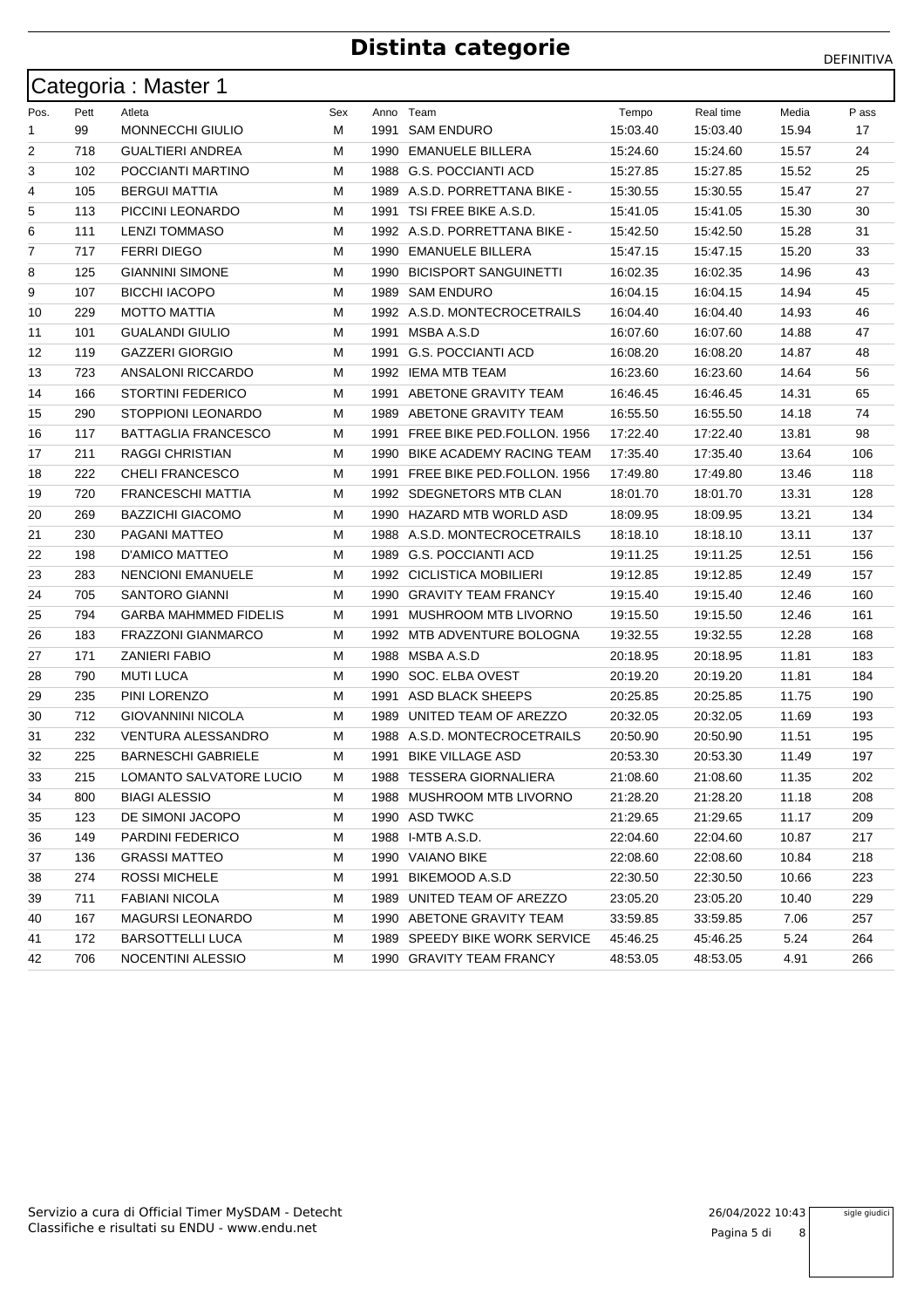|             |      | Categoria : Master 2         |     |      |                                  |          |           |       |       |
|-------------|------|------------------------------|-----|------|----------------------------------|----------|-----------|-------|-------|
| Pos.        | Pett | Atleta                       | Sex | Anno | Team                             | Tempo    | Real time | Media | P ass |
| $\mathbf 1$ | 120  | <b>CUCINELLI PIETRO</b>      | м   | 1983 | <b>BICISPORT SANGUINETTI</b>     | 15:53.20 | 15:53.20  | 15.11 | 36    |
| 2           | 108  | <b>TAMBERI FEDERICO</b>      | M   | 1987 | <b>BIKE VILLAGE ASD</b>          | 16:03.60 | 16:03.60  | 14.94 | 44    |
| 3           | 161  | <b>BERTONCINI GIOELE</b>     | м   |      | 1983 ABETONE GRAVITY TEAM        | 16:13.65 | 16:13.65  | 14.79 | 50    |
| 4           | 186  | <b>GIACOMINI ANDREA</b>      | м   |      | 1984 TEAM HERO MY BIKE           | 16:35.95 | 16:35.95  | 14.46 | 60    |
| 5           | 115  | PIANIGIANI DANIELE           | M   | 1986 | <b>G.S. POCCIANTI ACD</b>        | 16:36.70 | 16:36.70  | 14.45 | 62    |
| 6           | 242  | <b>GIANNI LORENZO JACOPO</b> | M   |      | 1985 FIRENZEFREERIDE ASD         | 16:47.00 | 16:47.00  | 14.30 | 67    |
| 7           | 204  | <b>STEFANELLI ANDREA</b>     | M   |      | 1986 A.S.D. PORRETTANA BIKE -    | 16:51.75 | 16:51.75  | 14.23 | 71    |
| 8           | 121  | NARDINI GRAZIANO             | M   | 1983 | <b>BICISPORT SANGUINETTI</b>     | 16:56.35 | 16:56.35  | 14.17 | 75    |
| 9           | 103  | RIMONDO MATTEO               | M   |      | 1984 ABETONE GRAVITY TEAM        | 17:18.95 | 17:18.95  | 13.86 | 95    |
| 10          | 179  | <b>GIORGI ANDREA</b>         | M   | 1983 | MTB ADVENTURE BOLOGNA            | 17:20.30 | 17:20.30  | 13.84 | 96    |
| 11          | 702  | <b>FERDANI EMILIANO</b>      | M   | 1983 | <b>BICISPORT SANGUINETTI</b>     | 17:26.80 | 17:26.80  | 13.76 | 100   |
| 12          | 251  | PETTINARI ANDREA             | M   | 1986 | A.C.C G.S CICLI EFFE-EFFE        | 17:35.65 | 17:35.65  | 13.64 | 107   |
| 13          | 141  | <b>ANDREINI ANDREA</b>       | M   | 1984 | <b>DOTTORBIKE TEAM</b>           | 18:10.25 | 18:10.25  | 13.21 | 135   |
| 14          | 252  | CANTINI STEFANO              | M   | 1985 | <b>TESSERA GIORNALIERA</b>       | 18:33.20 | 18:33.20  | 12.94 | 145   |
| 15          | 233  | PIEROTTI NICHOLAS            | M   |      | 1986 A.S.D. MONTECROCETRAILS     | 19:24.40 | 19:24.40  | 12.37 | 164   |
| 16          | 228  | MAZZIOTTA DANIELE ARMANDO    | м   |      | 1984 BIKE VILLAGE ASD            | 19:25.50 | 19:25.50  | 12.36 | 165   |
| 17          | 192  | <b>TASSELLI FEDERICO</b>     | м   | 1985 | C.A. MONTEMURLO A.S.D.           | 19:26.65 | 19:26.65  | 12.34 | 166   |
| 18          | 244  | <b>VELTRONI GIULIO</b>       | M   | 1985 | <b>SAM ENDURO</b>                | 20:07.35 | 20:07.35  | 11.93 | 179   |
| 19          | 169  | MAGNAYE MARK BRYAN GALIT     | м   |      | 1987 MSBA A.S.D                  | 20:10.00 | 20:10.00  | 11.90 | 180   |
| 20          | 265  | <b>CALZONI MARCO</b>         | M   |      | 1983 A.S.D. CICLISTICA VALDARBIA | 20:15.50 | 20:15.50  | 11.85 | 182   |
| 21          | 194  | <b>BARONCELLI ALESSANDRO</b> | м   | 1987 | C.A. MONTEMURLO A.S.D.           | 20:30.65 | 20:30.65  | 11.70 | 192   |
| 22          | 261  | <b>SANTI MANUELE</b>         | M   |      | 1987 FREE BIKE 65 ASD            | 21:49.05 | 21:49.05  | 11.00 | 215   |
| 23          | 708  | PERSICO BIAGIO               | M   | 1985 | <b>ENERGY EBIKE</b>              | 21:49.05 | 21:49.05  | 11.00 | 216   |
| 24          | 143  | <b>BUSCEMI ANDREA</b>        | M   |      | 1985 DOTTORBIKE TEAM             | 23:20.75 | 23:20.75  | 10.28 | 234   |
| 25          | 254  | <b>GORI GIACOMO</b>          | м   | 1987 | <b>TESSERA GIORNALIERA</b>       | 24:08.65 | 24:08.65  | 9.94  | 240   |
| 26          | 278  | SOCCI GIACOMO                | M   | 1983 | <b>ASD GUMASIO</b>               | 26:21.80 | 26:21.80  | 9.10  | 245   |
| 27          | 260  | <b>SIBANI LUCA</b>           | M   |      | 1987 FREE BIKE 65 ASD            | 27:14.00 | 27:14.00  | 8.81  | 249   |
| 28          | 140  | DI FRANCESCO OLINDO          | M   | 1983 | <b>DOTTORBIKE TEAM</b>           | 34:35.80 | 34:35.80  | 6.94  | 258   |
| 29          | 144  | <b>FERRARO SIMONE</b>        | М   |      | 1985 DOTTORBIKE TEAM             | 01:35.00 | 01:35.00  | 1.97  | 270   |
|             |      |                              |     |      |                                  |          |           |       |       |

|                |      | $\frac{1}{2}$             |     |      |                              |          |           |       |       |
|----------------|------|---------------------------|-----|------|------------------------------|----------|-----------|-------|-------|
| Pos.           | Pett | Atleta                    | Sex | Anno | Team                         | Tempo    | Real time | Media | P ass |
| 1              | 275  | <b>CUNEO MATTEO</b>       | м   | 1978 | TEAM BLU BELGA               | 15:56.65 | 15:56.65  | 15.05 | 38    |
| $\overline{2}$ | 124  | <b>MARIOTTI PIERCARLO</b> | м   | 1982 | <b>BICISPORT SANGUINETTI</b> | 15:59.45 | 15:59.45  | 15.01 | 39    |
| 3              | 109  | ARMINO FRANCESCO          | м   | 1980 | <b>EMANUELE BILLERA</b>      | 16:15.65 | 16:15.65  | 14.76 | 52    |
| 4              | 112  | <b>MAZZI MARCO</b>        | M   | 1982 | BLUETEAM-LA BICICLETTERIA    | 16:17.30 | 16:17.30  | 14.73 | 54    |
| 5              | 154  | <b>GELLI FRANCESCO</b>    | M   | 1979 | TSI FREE BIKE A.S.D.         | 16:30.40 | 16:30.40  | 14.54 | 58    |
| 6              | 118  | <b>CENNI MARCO</b>        | M   | 1980 | I-MTB A.S.D.                 | 17:04.55 | 17:04.55  | 14.05 | 81    |
| 7              | 286  | PERTICARINI FABRIZIO      | м   | 1978 | <b>ONELEVEN MTB</b>          | 17:40.80 | 17:40.80  | 13.57 | 111   |
| 8              | 280  | CORTELLESSA MARCO         | м   | 1982 | <b>MADDEN ACTION SPORT</b>   | 17:49.85 | 17:49.85  | 13.46 | 119   |
| 9              | 237  | <b>BRUNO RAFFAELLO</b>    | M   |      | 1982 ASD BLACK SHEEPS        | 18:30.90 | 18:30.90  | 12.96 | 144   |
| 10             | 247  | <b>BRUTTINI NICHOLAS</b>  | M   | 1980 | <b>SAM ENDURO</b>            | 19:08.50 | 19:08.50  | 12.54 | 155   |
| 11             | 797  | PAZZAGLIA FEDERICO        | M   | 1982 | MUSHROOM MTB LIVORNO         | 20:26.35 | 20:26.35  | 11.74 | 191   |
| 12             | 799  | <b>VUKICH ALESSIO</b>     | M   |      | 1982 MUSHROOM MTB LIVORNO    | 21:23.70 | 21:23.70  | 11.22 | 206   |
| 13             | 210  | <b>ZANZI FEDERICO</b>     | M   |      | 1978 APPENNINOBIKE A.S.D.    | 23:02.30 | 23:02.30  | 10.42 | 227   |
| 14             | 184  | SOLA MAURIZIO             | M   | 1980 | MTB ADVENTURE BOLOGNA        | 36:06.10 | 36:06.10  | 6.65  | 259   |
| 15             | 713  | LOSCALZO FEDERICO         | M   |      | 1978 MADDEN ACTION SPORT     | 36:22.90 | 36:22.90  | 6.60  | 260   |
| 16             | 282  | <b>VALENTE ALESSIO</b>    | M   |      | 1978 A.S.D. BIKE EXPERIENCE  | 49:19.40 | 49:19.40  | 4.87  | 267   |
| 17             | 145  | <b>NERI STEFANO</b>       | M   | 1981 | DOTTORBIKE TEAM              | 01:55.90 | 01:55.90  | 3.88  | 269   |
|                |      |                           |     |      |                              |          |           |       |       |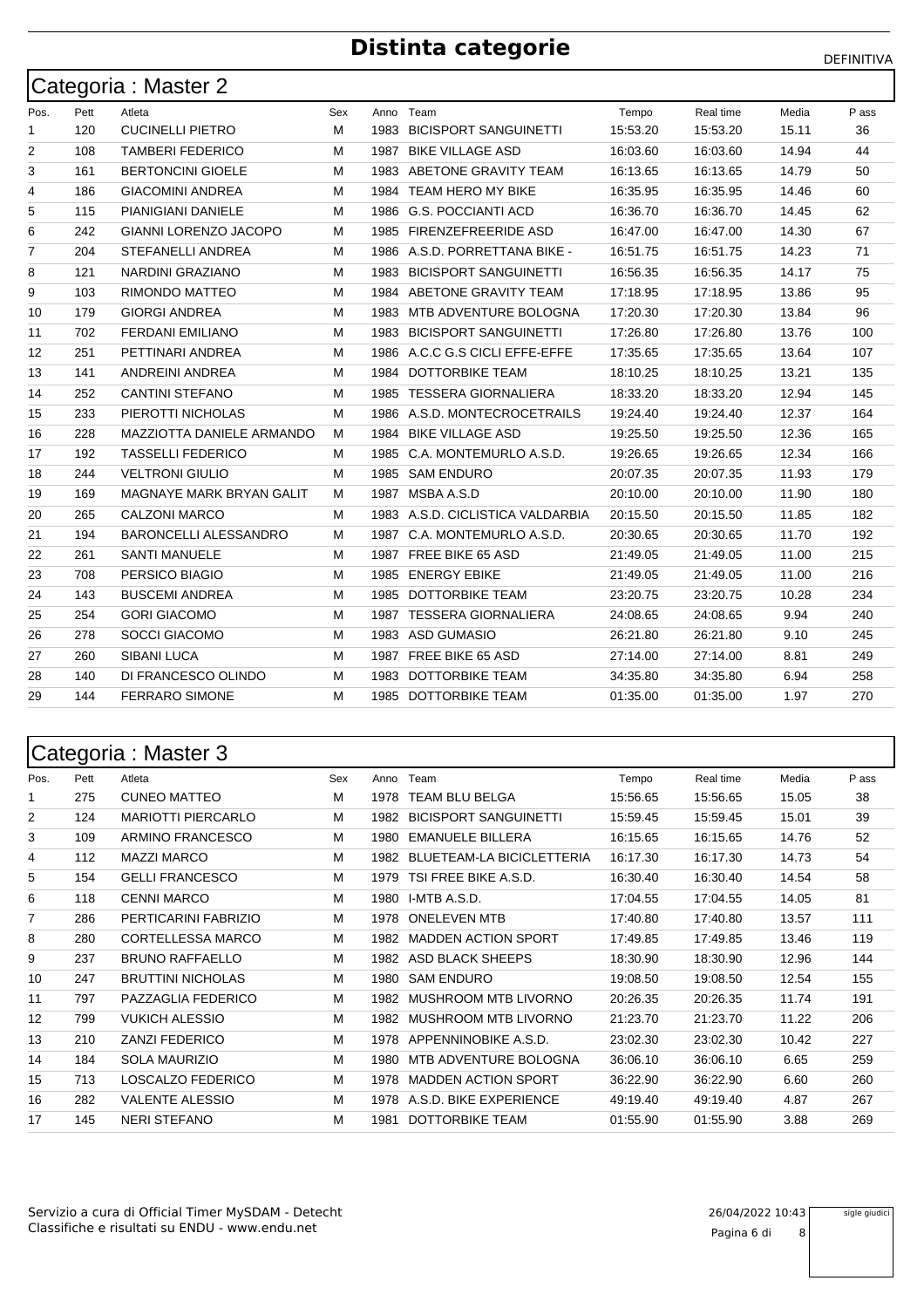|      | Categoria : Master 4 |                        |     |      |                              |          |           |       |       |  |  |  |
|------|----------------------|------------------------|-----|------|------------------------------|----------|-----------|-------|-------|--|--|--|
| Pos. | Pett                 | Atleta                 | Sex | Anno | Team                         | Tempo    | Real time | Media | P ass |  |  |  |
|      | 276                  | <b>FUGAZZI SERGIO</b>  | м   | 1976 | <b>TEAM BLU BELGA</b>        | 16:35.85 | 16:35.85  | 14.46 | 59    |  |  |  |
| 2    | 704                  | GASSANI ALESSANDRO     | M   | 1975 | <b>BICISPORT SANGUINETTI</b> | 16:56.90 | 16:56.90  | 14.16 | 76    |  |  |  |
| 3    | 155                  | <b>VARGIU ENRICO</b>   | M   | 1976 | TSI FREE BIKE A.S.D.         | 17:13.80 | 17:13.80  | 13.93 | 88    |  |  |  |
| 4    | 197                  | PONSICCHI ROBERTO      | м   | 1974 | <b>G.S. POCCIANTI ACD</b>    | 17:21.95 | 17:21.95  | 13.82 | 97    |  |  |  |
| 5    | 223                  | <b>BETTINI IURI</b>    | M   | 1976 | <b>ZEROZERO IKI SPORT</b>    | 18:25.50 | 18:25.50  | 13.03 | 141   |  |  |  |
| 6    | 195                  | HU YOUYI               | М   | 1974 | G.S. POCCIANTI ACD           | 19:28.40 | 19:28.40  | 12.32 | 167   |  |  |  |
| 7    | 284                  | DE FELICI FRANCESCO    | м   | 1976 | ASD MA.AN.RT                 | 19:41.60 | 19:41.60  | 12.19 | 172   |  |  |  |
| 8    | 793                  | <b>MUNNO ANTONIO</b>   | м   | 1974 | SOC. ELBA OVEST              | 20:19.65 | 20:19.65  | 11.81 | 186   |  |  |  |
| 9    | 796                  | <b>ZANATTA TOMAS</b>   | M   | 1976 | <b>MUSHROOM MTB LIVORNO</b>  | 20:23.30 | 20:23.30  | 11.77 | 189   |  |  |  |
| 10   | 201                  | CERCHIETTI FABRIZIO    | M   |      | 1976 G.S. POCCIANTI ACD      | 21:23.80 | 21:23.80  | 11.22 | 207   |  |  |  |
| 11   | 798                  | CARLUCCI MASSIMILIANO  | M   | 1974 | MUSHROOM MTB LIVORNO         | 21:32.90 | 21:32.90  | 11.14 | 212   |  |  |  |
| 12   | 268                  | PIZZONIA DIEGO         | м   | 1976 | BIKESTORE #SOCIALMISFITS     | 23:03.25 | 23:03.25  | 10.41 | 228   |  |  |  |
| 13   | 151                  | RINCON MELECIO ERNESTO | м   | 1977 | I-MTB A.S.D.                 | 24:04.75 | 24:04.75  | 9.97  | 238   |  |  |  |
| 14   | 170                  | <b>VALLERI TOMMASO</b> | М   | 1977 | MSBA A.S.D                   | 26:51.20 | 26:51.20  | 8.94  | 247   |  |  |  |

|      | Categoria : Master 5 |                            |     |      |                           |          |           |       |       |  |  |  |
|------|----------------------|----------------------------|-----|------|---------------------------|----------|-----------|-------|-------|--|--|--|
| Pos. | Pett                 | Atleta                     | Sex | Anno | Team                      | Tempo    | Real time | Media | P ass |  |  |  |
|      | 213                  | <b>GENNESI ALESSANDRO</b>  | М   | 1972 | TEAM PIÙSPORT LEVANTE     | 16:49.80 | 16:49.80  | 14.26 | 68    |  |  |  |
| 2    | 208                  | <b>SGUBBI ANDREA</b>       | м   | 1972 | APPENNINOBIKE A.S.D.      | 16:57.25 | 16:57.25  | 14.16 | 77    |  |  |  |
| 3    | 209                  | <b>SCALA MIRCO</b>         | M   | 1971 | APPENNINOBIKE A.S.D.      | 17:28.60 | 17:28.60  | 13.73 | 102   |  |  |  |
| 4    | 185                  | PARENZI MASSIMO            | м   | 1970 | <b>TEAM HERO MY BIKE</b>  | 17:52.60 | 17:52.60  | 13.43 | 122   |  |  |  |
| 5    | 187                  | <b>MOLINARI STEFANO</b>    | M   | 1972 | <b>TEAM HERO MY BIKE</b>  | 17:54.50 | 17:54.50  | 13.40 | 124   |  |  |  |
| 6    | 709                  | GIOVANNOZZI SIMONE         | м   | 1969 | <b>ENERGY EBIKE</b>       | 18:45.35 | 18:45.35  | 12.80 | 148   |  |  |  |
| 7    | 181                  | <b>ULIANI LORENZO</b>      | м   | 1970 | MTB ADVENTURE BOLOGNA     | 18:51.65 | 18:51.65  | 12.72 | 149   |  |  |  |
| 8    | 250                  | <b>BARI ENRICO</b>         | м   | 1968 | <b>SAM ENDURO</b>         | 20:11.25 | 20:11.25  | 11.89 | 181   |  |  |  |
| 9    | 212                  | <b>GARIBALDI FRANCO</b>    | м   | 1969 | <b>TOSCANA TRACKS</b>     | 21:17.75 | 21:17.75  | 11.27 | 204   |  |  |  |
| 10   | 292                  | <b>RIZZO ANDREA</b>        | м   | 1968 | <b>BICI CAMOGLI GOLFO</b> | 21:23.65 | 21:23.65  | 11.22 | 205   |  |  |  |
| 11   | 264                  | <b>MARCANTONINI ANDREA</b> | М   | 1969 | <b>BETTONAMTB</b>         | 22:24.60 | 22:24.60  | 10.71 | 221   |  |  |  |
|      |                      |                            |     |      |                           |          |           |       |       |  |  |  |

|             | Categoria : Master 6 |                         |     |      |                      |          |           |       |       |  |  |  |
|-------------|----------------------|-------------------------|-----|------|----------------------|----------|-----------|-------|-------|--|--|--|
| Pos.        | Pett                 | Atleta                  | Sex | Anno | Team                 | Tempo    | Real time | Media | P ass |  |  |  |
| $\mathbf 1$ | 214                  | RAFFAELLI NICOLA        | м   | 1967 | CICLI CONTI GS       | 18:03.05 | 18:03.05  | 13.30 | 130   |  |  |  |
| 2           | 160                  | RIDOLFI SIMONE          | М   | 1967 | ABETONE GRAVITY TEAM | 18:21.70 | 18:21.70  | 13.07 | 140   |  |  |  |
| 3           | 289                  | <b>GALLI ROLANDO</b>    | М   | 1964 | ABETONE GRAVITY TEAM | 19:01.50 | 19:01.50  | 12.61 | 153   |  |  |  |
| 4           | 159                  | <b>VANNETTI STEFANO</b> | М   | 1965 | ABETONE GRAVITY TEAM | 19:39.15 | 19:39.15  | 12.21 | 171   |  |  |  |
| 5           | 714                  | BARDAZZI SIMONE         | м   | 1966 | MADDEN ACTION SPORT  | 20:19.45 | 20:19.44  | 11.81 | 185   |  |  |  |
| 6           | 238                  | SANTONI PAOLO           | М   | 1967 | FIRENZEERFERIDE ASD  | 21:32.40 | 21:32.40  | 11.14 | 211   |  |  |  |
|             | 207                  | <b>SCARPETTI GUIDO</b>  | M   | 1964 | APPENNINOBIKE A.S.D. | 23:50.40 | 23:50.40  | 10.07 | 237   |  |  |  |

| Categoria : Master 7 |      |                |     |                           |          |           |       |       |  |  |  |
|----------------------|------|----------------|-----|---------------------------|----------|-----------|-------|-------|--|--|--|
| Pos.                 | Pett | Atleta         | Sex | Team<br>Anno              | Tempo    | Real time | Media | P ass |  |  |  |
|                      | 163  | LUMINI TOMMASO |     | 1960 ABETONE GRAVITY TEAM | 21:39.10 | 21:39.10  | 11.08 | 214   |  |  |  |

| Categoria : Master 8 |      |                          |     |  |                               |          |           |       |       |  |  |
|----------------------|------|--------------------------|-----|--|-------------------------------|----------|-----------|-------|-------|--|--|
| Pos.                 | Pett | Atleta                   | Sex |  | Anno Team                     | Tempo    | Real time | Media | P ass |  |  |
|                      | 277  | <b>MICHELI GIANLUIGI</b> | м   |  | 1954 A.S.D. UMBERTIDE CYCLING | 29:57.10 | 29:57.10  | 8.01  | 253   |  |  |